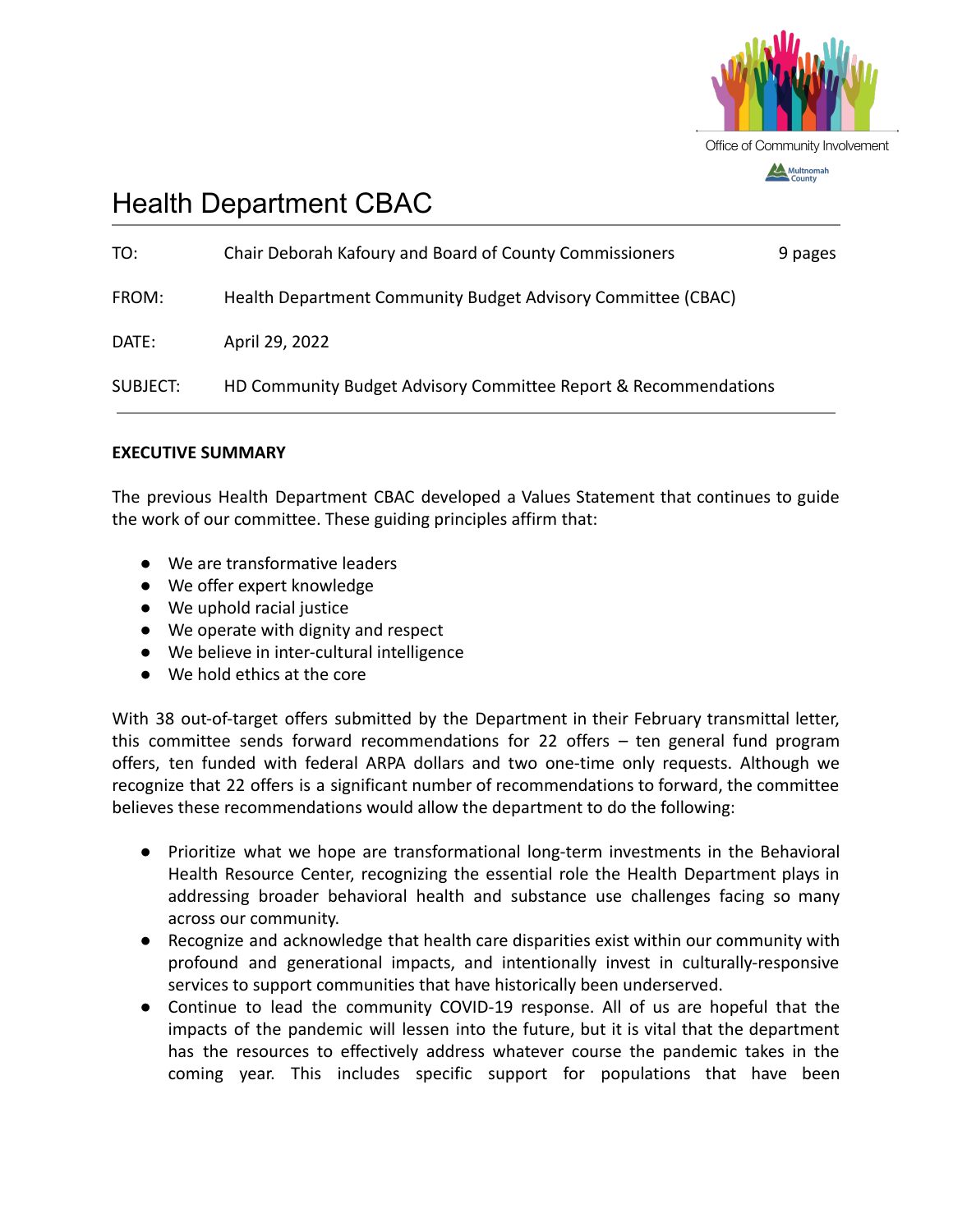disproportionately impacted and settings that present highest risk for community transmission.

● Take advantage of a unique opportunity to invest one-time federal dollars in infrastructure that improves the capacity and delivery of department services.

#### **PROCESS**

The committee welcomed two new members during the current budget cycle. For the first time since October 2020, we were able to meet with each division director throughout the year. These conversations were tremendously useful in developing our recommendations and allowed the committee to learn more about the functions, budget priorities, and long-term goals of each division. Committee members also spent several meetings working with County employees facilitating training around the Color Brave Space framework. This equity training was delivered to department staff and the committee appreciated the opportunity to better understand this work and how it is integrated across the department.

Health Department presenters:

- Debbie Smith and Kara Hill (Human Resources)
- Jessica Guernsey, Debbie Rood and LaRisha Baker (Public Health)
- Dr. Jennifer Vines (Health Officer)
- Myque Obiero, Michael Seale and Rachael Lee (Corrections Health)
- Julie Dodge (Behavioral Health)
- Wendy Lear (Financial and Business Management)
- Sky Wilson (Office of Equity and Inclusion)
- Adrienne Daniels and Jeff Perry (Integrated Clinical Services)
- Maria Lisa Johnson (Office of Organizational Development)

Having considered only ten out-of-target program offers during the FY22 budget cycle, initial discussion centered on how large a set of recommendations to send forward this year from almost forty out-of-target offers for FY23. Committee members first ranked program offers individually and then identified common areas of agreement about which offers to recommend. Since the Department was allocated the bulk of the overall County-wide ARPA spending in FY22, we decided to recommend a majority of the out-of-target offers that would be funded with those federal dollars in FY23 and just under half of the 22 out-of-target general fund offers submitted by the department.

## **EMERGING ISSUES & CHANGES**

It is clear to us as a group that the COVID-19 pandemic has been an unprecedented challenge for the Health Department and we commend the tireless work of department employees in leading our community response over the past two years. We also recognize that the scope of that work has posed significant challenges to department operations, requiring staffing and

*Members:* Alysia Cox, Nathan Miley-Wills, Rhonda Combs, CJ Alicandro, Rosalie Lee, Eleanor Carrick, Jimmy Mak. *Staff:* Wendy Lear, Michael Eaves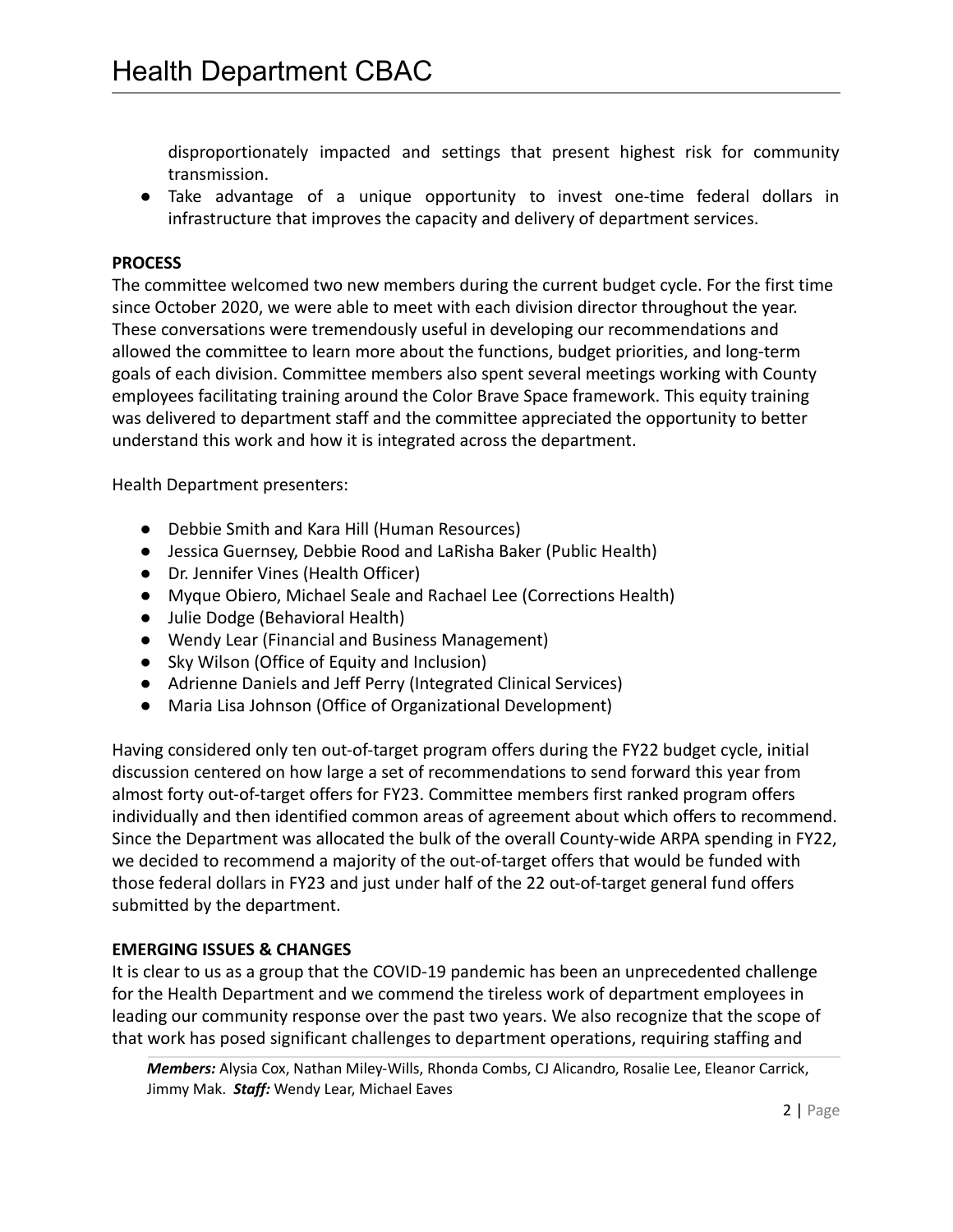other resources to be shifted to pandemic response efforts. The impacts of this, including challenges in recruitment and employee retention, is something the committee will continue to monitor going forward as the department commits additional resources to HR, recruiting and staff development.

Just as clear to our committee is the fact that the pandemic has exposed and in many ways deepened pre-existing disparities for historically under-resourced communities. We share the department's deep commitment to health equity, and its commitment to lead with race in acknowledging and addressing these disparities. Our committee continues to prioritize investments in both internal equity work and culturally-specific service delivery in our community when making our program offer recommendations.

#### **BUDGET FEEDBACK**

Lessons learned from COVID-19 have allowed programs to rethink some service delivery processes and how to create or expand programming to meet the specific needs of our community. The CBAC Committee recommends that the unique opportunity to leverage federal dollars provided by ARPA be utilized not just to maintain COVID-19 response capabilities in the near term, but also be utilized to address long-term needs and goals with investment in capacity building and infrastructure that would not otherwise be available.

#### **PROGRAM OFFER RECOMMENDATIONS**

**Our specific General Fund recommendations are as follows, in priority order:**

## **1. 40105A Behavioral Health Resource Center (BHRC) - Day Center**

Navigating the current array of shelter, behavioral health, and substance treatment programs in Portland is complex even for seasoned social workers. Clients are forced to bounce between churches, nonprofits, and emergency departments on a weekly basis to meet their immediate and ongoing needs. Every transition to a different agency or location is an opportunity for someone's case to fall through the cracks. Centralizing information & referral, peer services, and on-site providers under one roof will prove a huge boon for our community. Incorporating shelter space is a welcome feature considering the hassle of dealing with vouchers, transportation, and long waitlists for temporary housing. Funding multi-use, trauma-informed, and equity-focused centers like this is one of the most concrete ways we can begin to address our housing and mental health crises.

## **2. 40105B Behavioral Health Resource Center (BHRC) - Shelter/Housing** (see rationale above)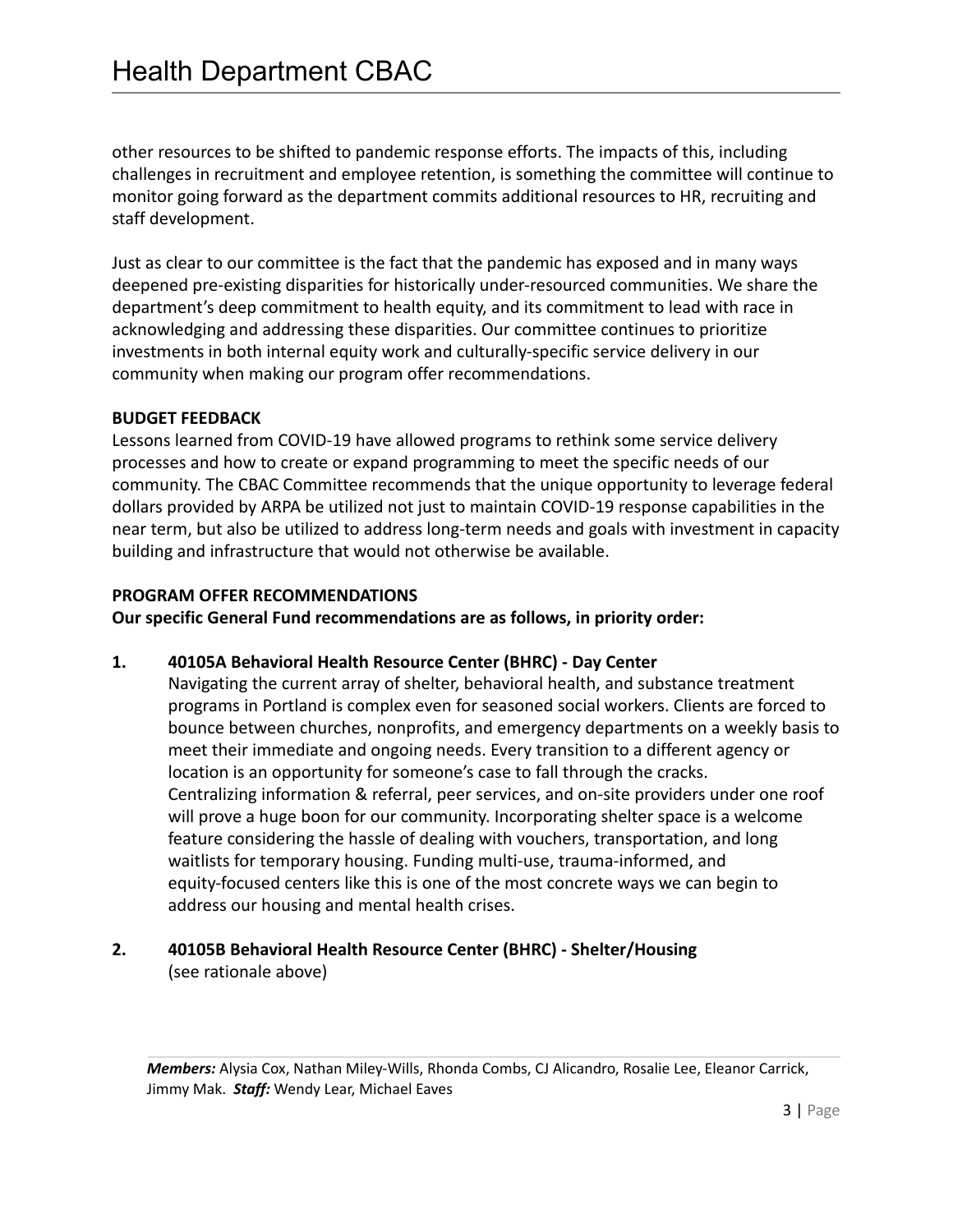**3. 40099D Early Childhood Mental Health Program - Culturally specific contracting** As Preschool for All begins for 3 and 4-year olds this fall across the County, the committee feels that it is critical that all eligible students and families can take advantage of the culturally-specific social/emotional and mental health supports that this program offers. Committee members who have worked directly with this program have found it to be an essential resource for children, families and educators in preparing students to enter kindergarten ready to succeed.

#### **4. 40069B Downtown Peer Services Partnership**

The Downtown Peer Services Partnership represents an opportunity to provide much needed peer support to individuals experiencing houselessness involved in critical incidents. Most notably, the committee believes the rapid response teams will have the appropriate tools to intervene with increased behavioral health challenges, while improving safety and enabling continuity of aid deliveries. Further, this program aims to improve and strengthen partnerships with service agencies to improve outcomes. The committee recommends funding the partnership as a commitment to focus on behavioral health resources and improve the health and wellbeing of people experiencing houselessness.

## **5. 40052B Additional Medical Examiner**

Recognizing the significantly increasing caseloads across the County requiring medical examiner investigation over the past five years, the committee recommends funding Program #40052B. Adding an additional medical examiner will bring staffing levels to par with other jurisdictions of similar size across the country. The high public visibility and statutory requirements for the medical examiner's office also argue for additional staffing resources to provide information to families and the larger community in a timely and responsive manner.

## **6. 40096C Future Generations Collaborative**

For over a decade now, the FGC has been improving the health of Multnomah County's Native community. It is not enough for government agencies to simply acknowledge the indigenous inhabitants of this land without tangibly supporting the people still living and working here. The FGC incorporates indigenous ways of knowing and healing into their framework, setting a model for all of Multnomah County to learn from. Supporting initiatives like the FGC is one of the most direct ways that we can prioritize and uplift the efforts of our communities which have endured historic and systemic harms.

# **7. 40000C Health Department Director's Office- Additional Deputy Director**

For any organization to succeed, there must be sustainable leadership to provide structure in its mission, vision and values. Leadership in the Health Department has been stretched for years and the pandemic has made it extremely apparent that a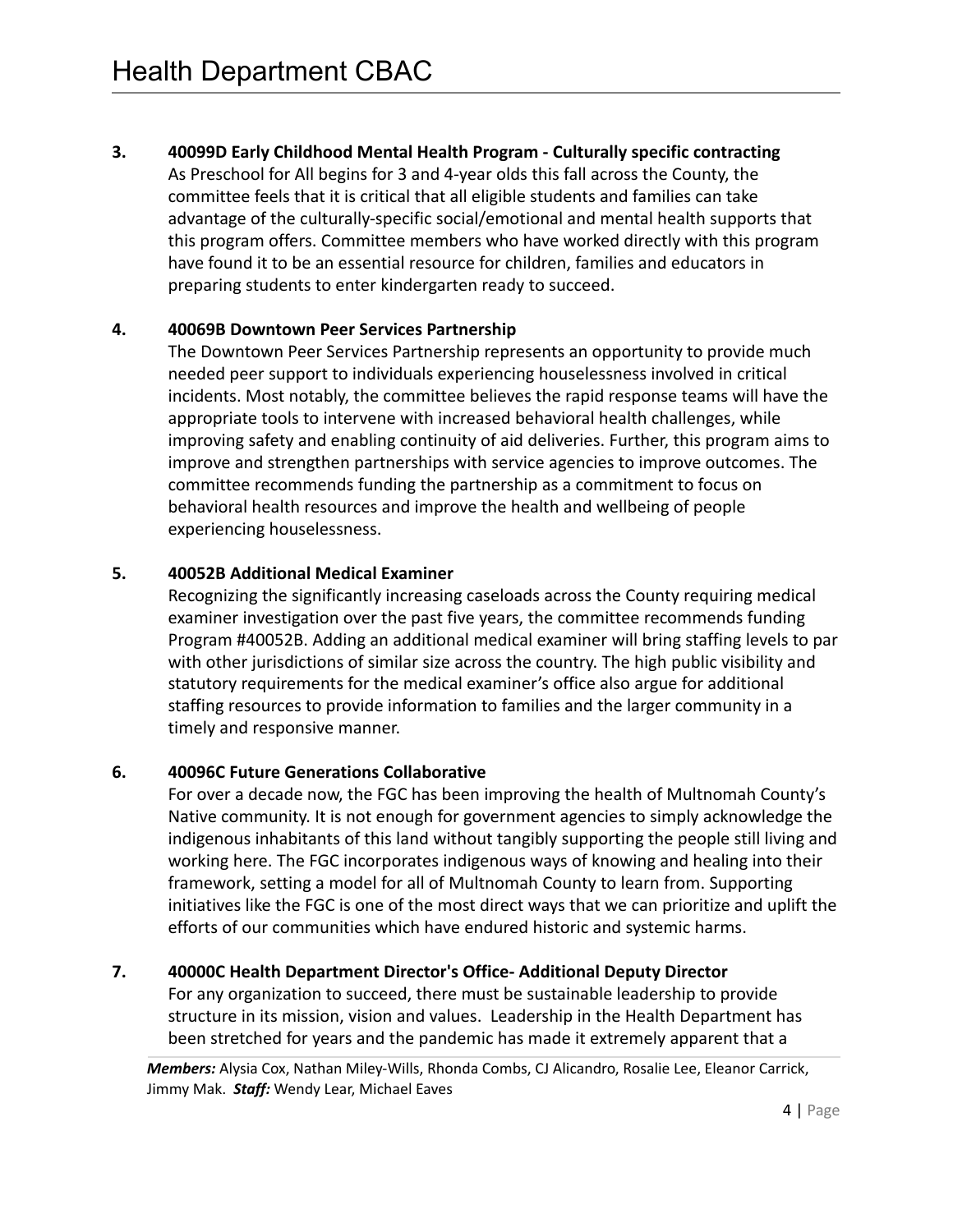second Deputy Director is needed to support the executive workload of the department. This leadership role will be pivotal in supporting the operational and strategic functions of the department's day-to-day as well as preparing for the future responses to the next phases of COVID-19. For the sake of sustaining a strong and healthy leadership team that is able to support its employees and the needs of the department, we strongly endorse the addition of this position.

#### **8. 40046B Organizational Development - Office of Equity and Inclusion**

The COVID-19 pandemic set off nearly unprecedented churn in the U.S. labor market. In 2021, more than 47 million workers quit their jobs, many of whom were in search of an improved work-life balance and flexibility, increased compensation, and strong company culture. Companies in almost every industry are desperate to hire people to keep up with demand.

During the pandemic reshuffling, jobs that require in-person attendance and traditionally have lower wages have had a more difficult time retaining workers. Therefore, the committee recommends funding Program #40039C - Organizational Development. The Office of Equity and Inclusion (OEI) plays an integral role in supporting managers and supervisors to develop leadership skills that create workplace environments where employees experience trust, safety, and belonging. We believe the strategic goals will accelerate culture change efforts to support our organization's recovery and help institute healthy, inclusive, and equitable work environments for employees across the department. Additionally, it will help build capacity among health department managers and supervisors to lead inclusively with race

## **9. 40039C Human Resources - Additional Recruiters**

The committee recommends funding Program #40039C to support Human Resources Operations efforts to support recovery from the intensity of the COVID response and help institute healthy, inclusive, and equitable work environments for employees across the department. This work aligns with the CBACs values of prioritizing critical staffing priorities while driving diversity targets, career counseling for staff, skill development, promotion and partnership with community organizations to foster pipelines for County employment.

## **10. 40059B Corrections Health - Eligibility Specialist Restoration**

Committee members bring experience with both assisting in the OHP application process and providing healthcare services to individuals released from custody without successful completion of an OHP application. This lends to firsthand experience that lack of healthcare coverage upon release from custody represents a significant barrier to access for critical healthcare services. Acknowledging that Corrections Health serves a disproportionately BIPOC population who face increased barriers, the committee is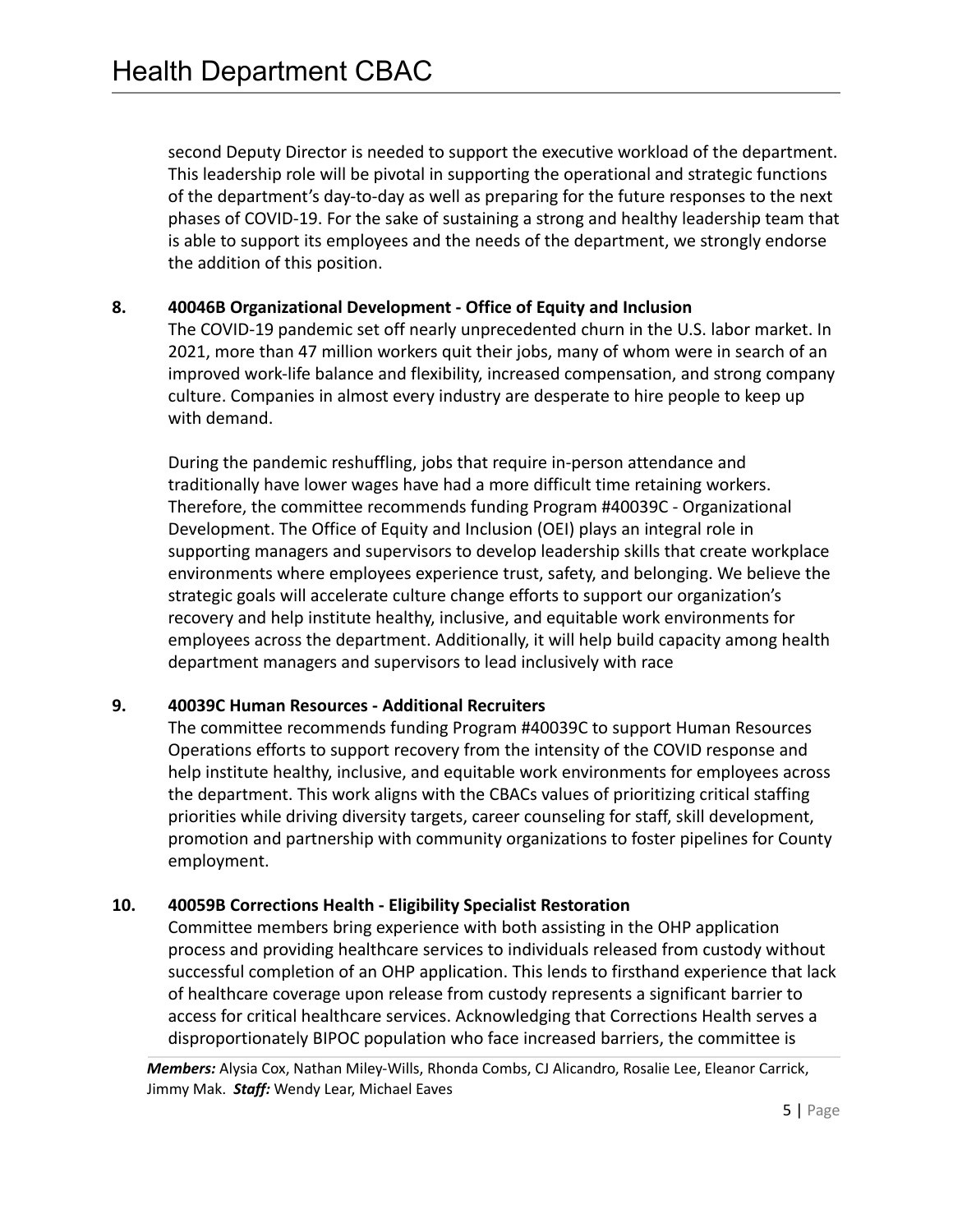recommending the out-of-target funding for Eligibility Specialist Restoration, Program #40059B, to ensure additional eligibility capacity.

## **Our specific American Rescue Plan (ARP) Program recommendations are as follows, in priority order:**

## **1. 40199C ARP - Public Health - Isolation and Quarantine**

The COVID-19 pandemic brutally exposed the many weaknesses in our healthcare system by highlighting health inequities disproportionately affecting people of color. This glaring fact has spurred long-overdue discussions about race and health equity. As a step towards resolving this, this program was created to help vulnerable residents who have been exposed to COVID-19 and are in need of additional support and accommodations. These wraparound services include rental assistance, hunger-relief support and motel space to isolate following exposure. We strongly endorse this program because we believe these services are essential for slowing the transmission of this disease in our communities, especially those that are experiencing racial disparities surrounding COVID-19 response.

## **2. 40199R ARP - Culturally Specific Behavioral Health Programs**

Deficits in service delivery were emphasized by the pandemic, specifically, in supporting culturally specific program offerings. There has been an increase in behavioral health needs and these gaps were identified in FY2022. By identifying the gaps in service and expanding services to our BIPOC communities, these behavioral health supports can address service delivery gaps that have been exacerbated by the pandemic.

## **3. 40199T Public Health CDC COVID-19 Health Disparities**

The COVID-19 pandemic exposed significant weaknesses in local and national agencies' ability to respond at scale. The response further highlighted the systemic public health inequity crisis that exists. The committee strongly recommends funding Program #40199T, Public Health CDC COVID-19 Health Disparities, to build infrastructure that addresses current COVID-19 disparities and creates a foundation for a more equitable future response. This allocation of resources and subsequent strategic action is a necessary step in moving the needle on racial equity.

## **4. 40199D ARP - Behavioral Health - Continuing COVID Response**

The committee acknowledges and appreciates the Behavior Health Department's commitment to proactively address these challenges while continuously adapting to the shifting community needs. Multnomah County residents are struggling to navigate the COVID-19 pandemic. Social health indicators for older adults and Black, Indigenous, and other People of Color have shown a decrease in access to services to alleviate depression, anxiety, and other symptoms of stress. In 2021 we saw further heightened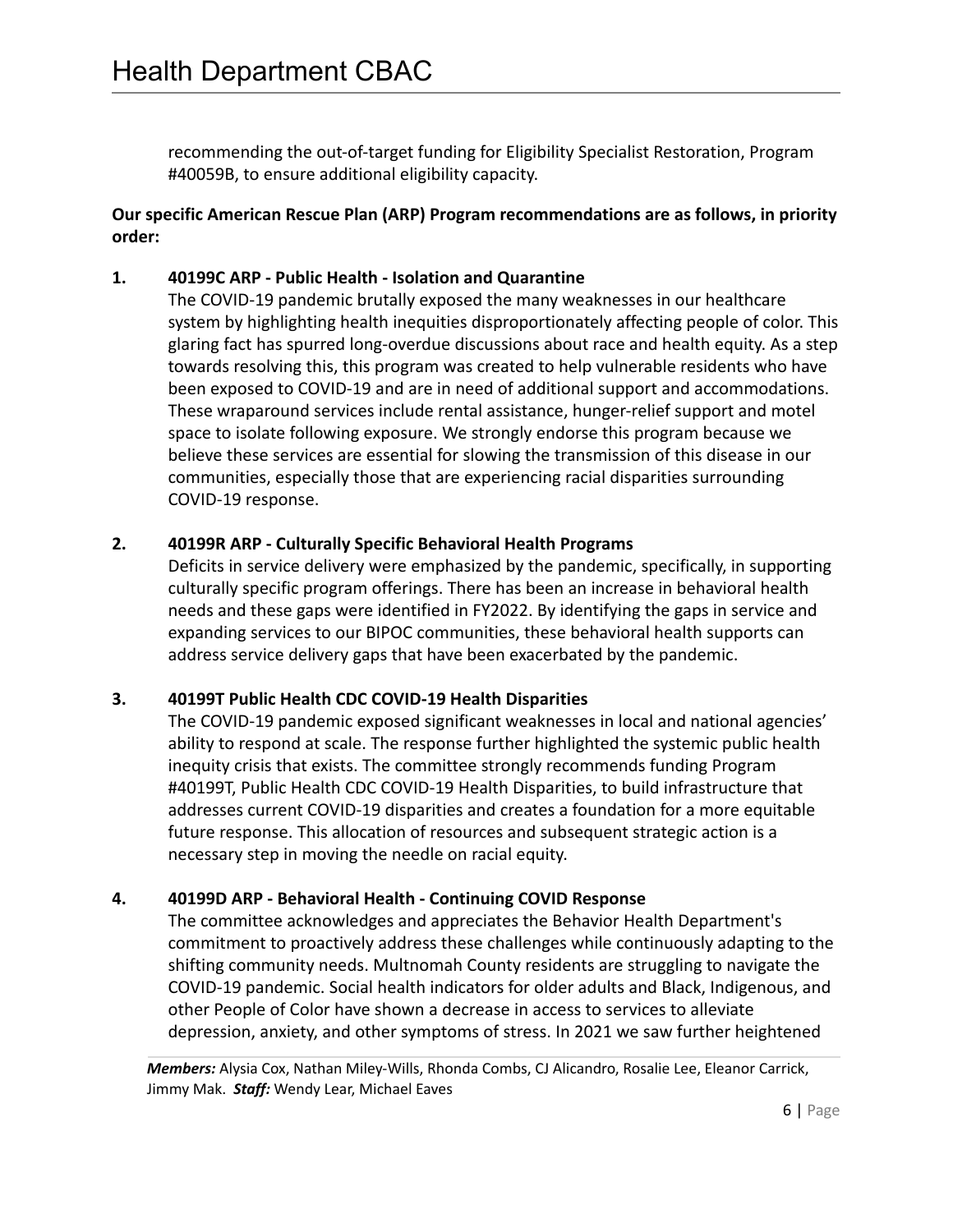disparities in social indicators of health in BIPOC communities across the age spectrum, impacting mental health, crisis, substance use, violence, and education. The committee recommends Program #40199D - ARP - Behavioral Health - Continuing COVID Response in alignment with the CBAC's values. This program is designed to improve health outcomes, increase equity, and provide trauma-informed services and community-informed, culturally specific practices as the pandemic continues.

## **5. 40199Q ARP - Gun Violence Impacted Families Behavioral Health Team**

Gun violence, shootings, and homicides have increased in Multnomah County. Exasperated political and community leaders in Portland acknowledge gun violence continues to rise in the city despite efforts to counter it. The committee recognizes gun violence is a racial justice issue fueled by discrimination and structural inequities in our society.

Gun violence in Multnomah County disproportionately impacts our African American, Latinx, Asian, and African Refugee communities. This program provides additional direct mental health services to youth and their families affected by gun violence. Therefore, the committee recommends funding Program# 40199Q to improve health outcomes and provide trauma-informed services and community-informed practices in partnership with community partners and providers.

#### **6. 401991 ARP - COVID-19 Response Support Services**

The COVID-19 pandemic set off nearly unprecedented churn in the U.S. labor market. Companies in almost every industry are desperate to hire people to keep up with demand. This is especially true for personnel responding to the ongoing COVID-19 pandemic.

The committee values current and former personnel dedicated to serving our community during the pandemic. We want to thank and acknowledge the personal sacrifices current and former department staff have made over the last two years, managing increasing workloads and staff turnover while addressing personal health and care of their own families. As we prioritize our community's health, we want to demonstrate respect and value for department personnel, who are entitled to the same support we envision providing to the community at large. The committee recommends funding Program #40199I to provide infrastructure to support finance, business management, human resources, and organizational development services in response to the COVID-19 pandemic.

#### **7. 40199L ARP - Public Health Nurse Family Partnership Restoration**

Our committee acknowledges the immense need and support when expecting a child for the first time. That is why we support the Nurse Family Partnership Program (NFP) which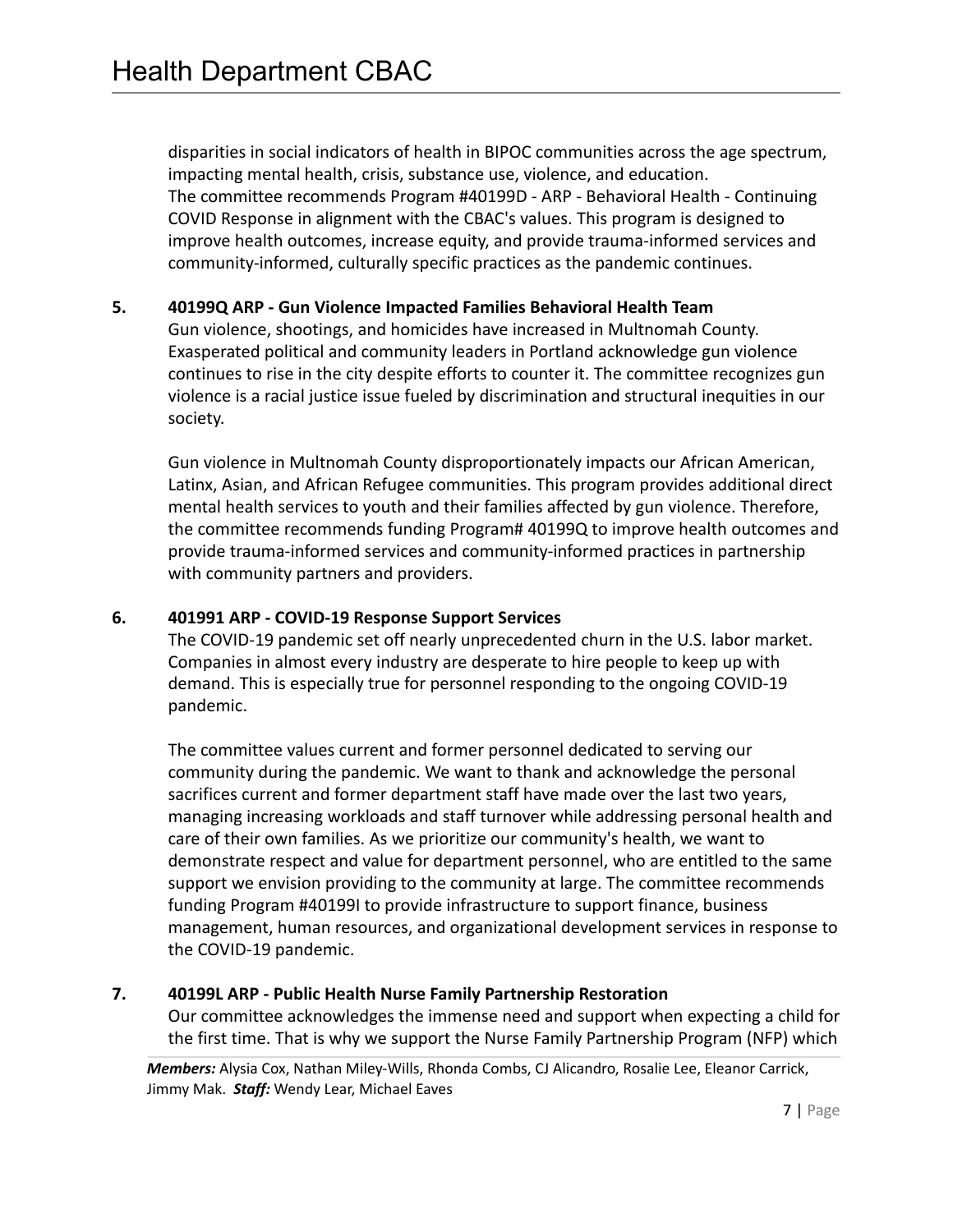helps low-income, first-time pregnant people with getting the care they need to have a healthy pregnancy. Staff shortages from the COVID-19 pandemic have stretched these resources and have hampered the program's outreach efforts. We fully support this program which will provide 2.6 FTE to deliver comprehensive services and improve outcomes in BIPOC and low-income communities.

**8. 40199J ARP - Public Health Community Partners and Capacity Building Expansion**

Community coalitions are increasingly utilized to address complex health issues at the local level. In addition, health leaders increasingly realize that improving our nation's health cannot rest solely on the shoulders of hospitals and physicians. Instead, preventing disease and improving health in the United States requires collaboration, responsibility, and shared accountability across various sectors.

Increases in Public Health and community capacity will lead to collaborative problem solving with BIPOC communities. In addition, convening and building capacity with stakeholders will advance community priorities and strategies focused on COVID-19 recovery. The committee recommends funding Program #40199J - ARP - Public Health Community Partners and Capacity Building as this program aligns with our CBAC's values and the Health Department's long-term goals to:

- Improve health outcomes and health equity
- Assure access to affordable, high-quality medical and behavioral health care services, especially for racially and ethnically diverse and economically vulnerable populations
- Implement prevention and health promotion strategies at a policy, systems, and environmental level, focusing on leading causes of death across the life span
- Foster community partnerships, prioritizing culturally specific programs, policies, and services

# **9. 40199E ARP - COVID-19 Response Health Officer**

COVID-19 has pulled resources and personnel from other work to address the emergent and ongoing needs of our community. In order to be strategic and prioritize supervisory oversight to the physicians in the county, this position will provide the necessary support for ongoing COVID-19 response and recovery.

## **10. 40199A ARP - Public Health - COVID-19 Investigation and Response**

Given the unpredictability of the evolution and spread of COVID-19 in our community over the past two years, it is important to maintain the capacity to investigate and control future outbreaks. Although the investigation and response program focus will narrow in FY23 to focus on high-risk populations and settings, ongoing outreach and prevention work in congregate residential settings and workplaces included in this offer